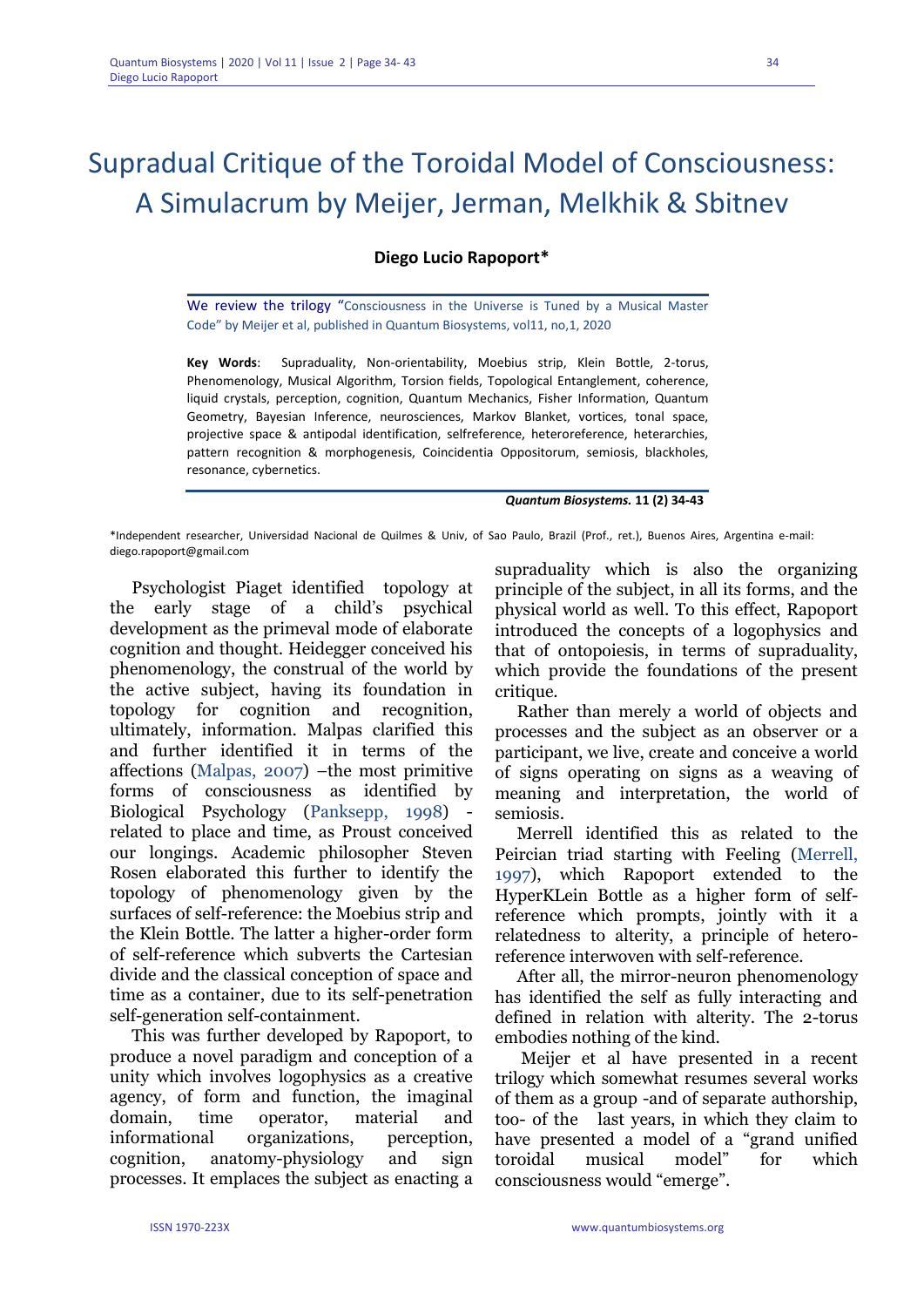They claim it to have for metaform the 2 torus, due to its claimed association with selfreference, for which then consciousness would be somewhat embodied in this surface.

They have also identified this as loosely related to the vortex, as the primeval form of Nature. In doing so they took for its fundamental operation the resonance coupling between the brain and singularities of spacetime at the Planck level of the vacuum, all of them claimed to be somewhat related to the 2 torus.

The latter is repeatedly is glossed upon with no argumentation nor association with an ontology, other than the dualism set as by default. In doing so, they have presented a justso chain of references and processes at times treated therein and at times attributed to them, which would ultimately be related, to the 2 torus and the vortex.

In their work there is no phenomenology at all, nor perception, cognition, nor a subject other than an entity from which physical processes would produce the emergence of consciousness. For them, space and time, the processes there eventuated, are given.

The cybernetics –though they refrain to mention it as such- they propose for them, though they repeatedly draw figures claiming a "circular" causality, the only circularity is the repeated attribution of the 2-torus to be the case in all of them, without a unifying ontology nor epistemology, nor to sup-port any of them separately nor their claimed unity, other than the 2-torus.

However, for a start, the 2-torus does not embody the self-reference they claim to operate if not a banal form of simple trivial repetition, so self-reference as ultimately leading to the appearance of consciousness, is no more than an attribution to the 2-torus, rather than embodied by it. Consciousness, as already said, in its most elementary form of feelings and affections operate through supradual logophysics, the (Hyper)Klein Bottles, an interpenetration of Klein Bottles. If music would be the case, which they do not distinguish whether they mean by this the phenomenology of music as experienced, created or performed, or the world of sound, the 2-torus also fails to embody the fundamental 1:1 and 2:1 harmonics as united: A principle of twoness fused as oneness, or oneness decomposing to two-ness as its manifestation, which instead are embodied by both the nonorientable single-sided Moebius strip and the Klein bottle.

So, to resume, their whole model is a physicalist reductionism which develops in terms of attributions to what does not embody it: the 2-torus. Thus, it is no surprise that there is no ontology for its repeated appearance, nor argumentation for that matter, it is there because it is wanted, by the authors, to be the case, or someone else have claimed it too, with no ontology to sustain it too, but dualism. After all, most scientists and philosophers fail to consider themselves with their subjectivity in their theoreticzations, and attributions are taken for ontological, not an induction or projection of the subject.

So is the case of their proposal of a topological model, in the first place, as a matter of face value: it is merely an icon, raised to the sign of Being by their attribution, and static, hardly the embodiment of consciousness, after all, quite fluid at that.

So, their presentation takes the form of a tautology, in which the hypothesis of the 2 torus, is turned to be thesis, to be resurfaced at other point of their presentation as an hypothesis, recurred, till the end.

Again, the world and all that they consider, are given, no phenomenology involved in their making.

For a start, they claim it to be founded in a Grand Musical Algorithm, which they purportedly extracted from the studies of hundreds of articles in which natural frequencies are discussed.

Remarkably, they do not show how this algorithm is deduced from it, this author has failed to identify it in their other articles. Nor they identify the topology which the algorithm would presumably generate, would they refer it to the experience of tonality.

So much for a topological ontology, nor they mention what is its bearing to the different processes they refer to, other than characteristic frequencies of them. So it is hard to support in this case an attribution of musicality if not as sound, nor to the 2-torus in doing so.

Simply, the latter does not embody proportions of no kind (Rapoport, 2013, 2016)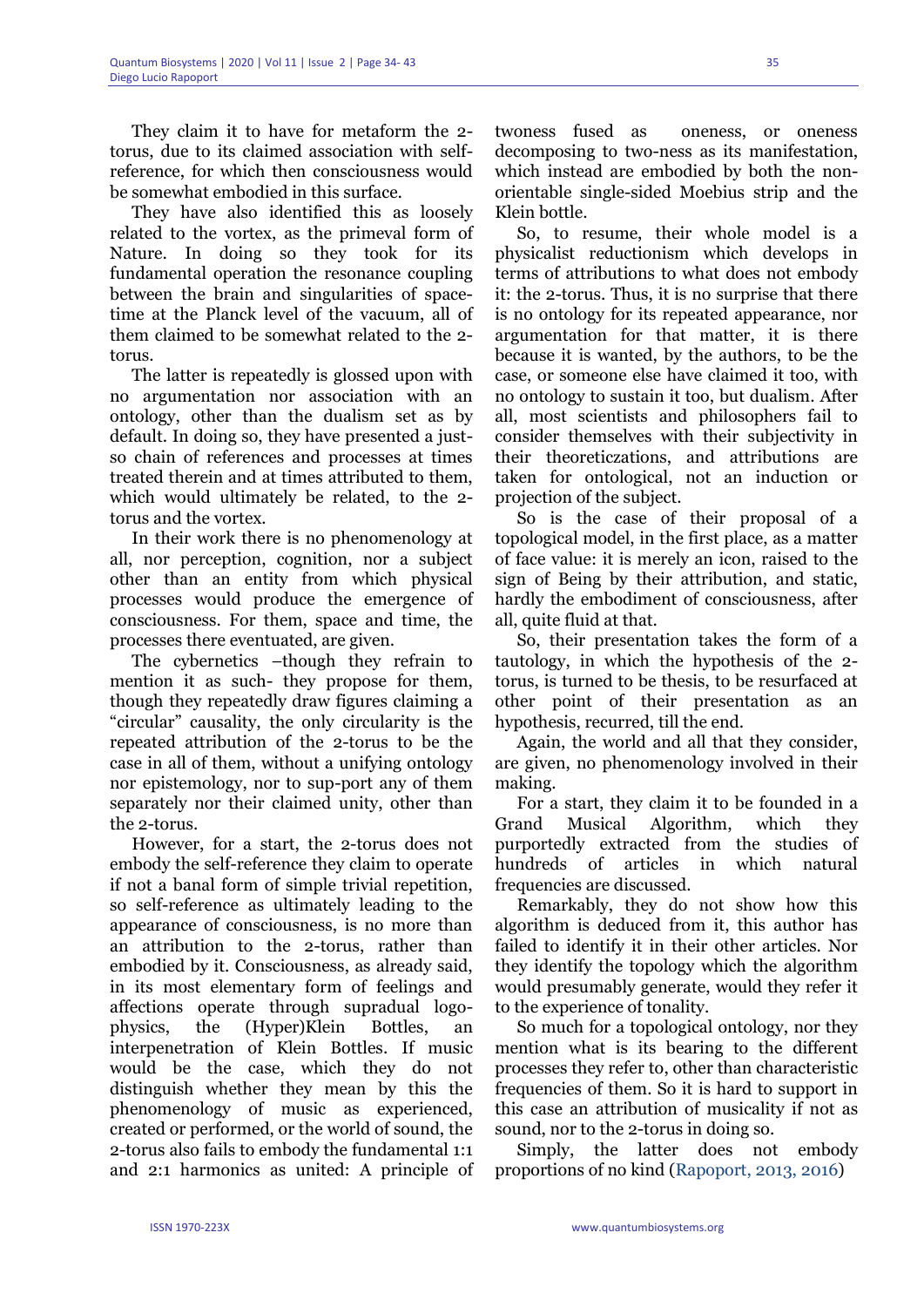Would an information field had arisen from the statistical inference of the frequencies incorporated into the algorithm, then its traces have been omitted, and will only be invoked allegorically, as the 'information field'.

Allegories suggest, but do not place in evidence nor explain, and it is perhaps in their retraction of informative value, that their attributional operation is most implicit, and then it is to the reader to make up for what is missing, very much as our brains fills the missing information.

This is the case of their model. If not taking a meta-cognitive stance, it is quite difficult to submit it to examination, further going thoroughly into the details to find their presentation wanting. Myths operate similarly.

Would they mean by this "music" tonal space, then certainly different models embody knots on the 2-torus which edge Moebius strips and other knots (Avrin, 2011, 2012), the former appears in Gauss' Tonnetze, tonal space, as well as the Klein Bottle, and the 2-torus.

These knots and hybrid structures of molecules are crucial to the Topological Chemistry paradigm and applications to allosteric recognition as topological transformations, all which they refrain from commenting at all (Rapoport, 2016).

Tonal space takes myriad forms, mostly depending what are the distance between the musical keys or chords are considered, and thus the Klein Bottle, or still the Clifford torus appear. Ultimately they are referred to the "circularity" of the perception of octaves around the tritone, which elicits a Moebius strip topology of the "circularity" of mental rotations.

They appear at the basis of neurological rotations as related to populations of neurons as non-linear oscillators dynamical systems, and as topological models of elementary particles as torsion geometries.

The authors, although they indicate the universality of vortices, they refrain to mention their relation to non-orientability, though they comment on knots and their relation to solitons.

Their making of a taboo (to the point of censorship and self-censorship, misrepresentations and misappropriation (see Appendices) out of torsion geometry seems perhaps be the intimate relation with

supraduality which they reject upright though they propose a continuity between the brain and the vacuum Planck black holes.

Torsion geometries are the backbone of quantum mechanics, gravitation and the fundamental interactions, fluid and magnetofluid-dynamics.

Brownian processes, non-linear evolutions and chaos, morphogenesis, pattern formation and recognition, and embodied in life as liquid and ordinary crystals, fluid motions, which is the case of water, actually coherent water domains which they refrain to indicate their non-orientability in its cellular and genomic operations (Rapoport, 2013, 2016).

Remarkably, in this regard, when they discuss the creation of order and coherence as processes of self-organization, as quantum field bosonic condensates, which lay at the creations of torsion geometry of dislocations, liquid crystals, topological structures etc which are crucial to the resonance between coherent water domains, genomes and electromagnetic fields and the emergence of codes, which are fractal and non-orientable (Rapoport 2016 III, Vitiello, 2014), and basic to life and semiosis as the operation of constraints, they refrain to comment on the non-orientability and torsion geometry of them, and particularly upon interacting (genomes, coherent water do mains, electromagnetic fields, liquid crystals) (Rapoport, 2016 III).

Also remarkably, given the importance of cyclical processes, they refrain to mention that torsion establishes an elementary cycle related to spin and the Planck constant (Ross, 1989) and that this is a protoform of indication and still of semiosis. Also Dolce, though not in terms of geometry, has shown the cyclicity that supports the common basis for both gravitation and quantum theory (Dolce, 2015).

The authors refrain of mentioning all of this though remarkably they do mention the thesis by Hu and Wu of the role of spin in the brain configurations that would support consciousness.

To resume, the banal formal of the selfreference attributed to the 2-torus is one for which the cyclicity appears as given, alike a circle, but for an inert whole in the middle, it closes and can-not do anything but that.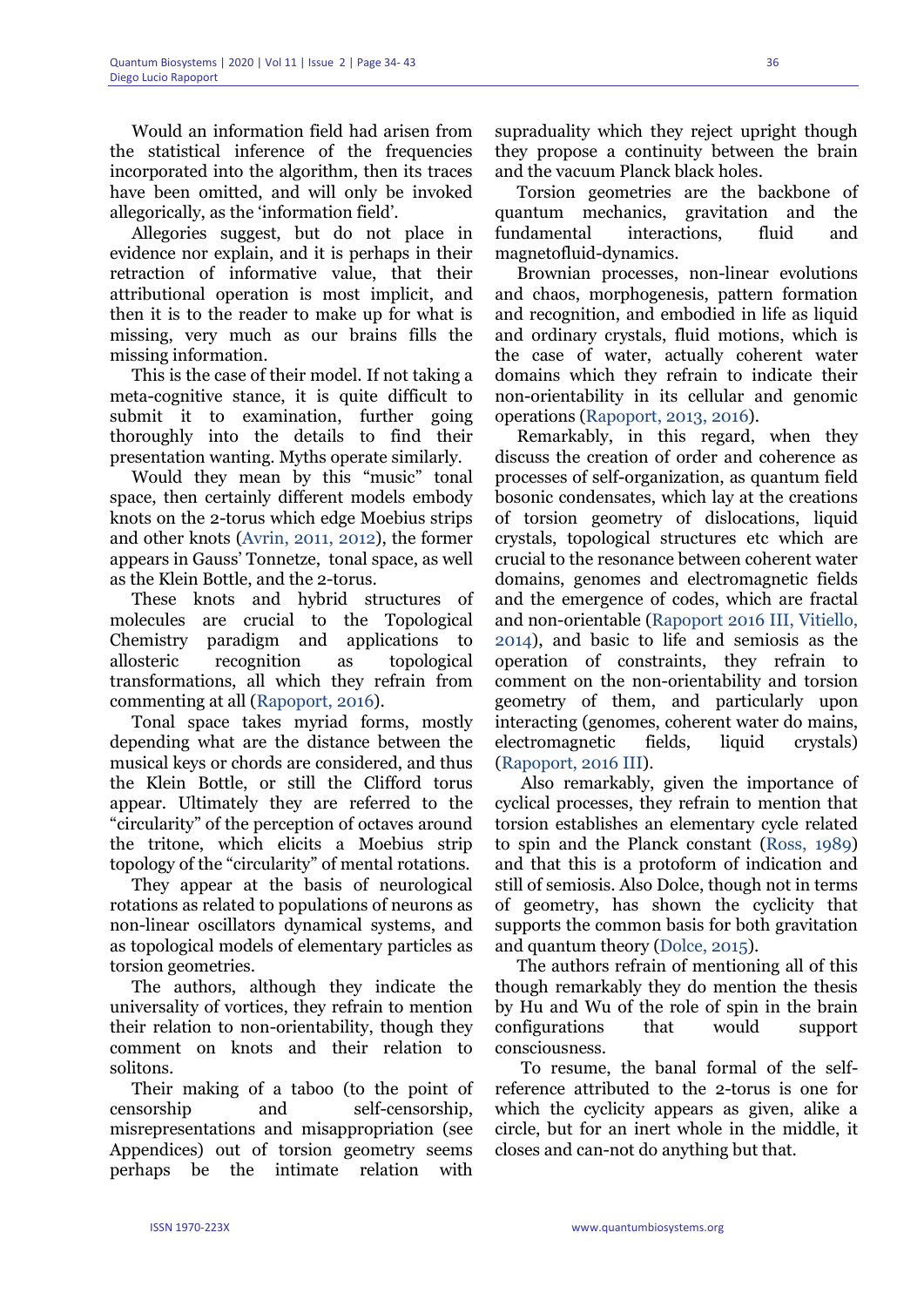Torsion manifests inhomogeneity, a singularity which ruptures space and thus requires to surmount it and that is what torsion does. So, in doing so reestablishes an order broken by the singularity, by integrating it into the whole process of construing a geometry, and as the agency doing so. This is the case either of a subject closing the gap, or in the lack of it Nature does it all by its own. This filling the gap is self-referential by closing the circuit- and at the same time, hetero-referential to the singularity.

A non-banal self-referentiality indeed: it already embodies hetero-referentiality. In terms of the non-orientability it takes the twist of the Moebius strip or the double twist by which the Klein bottle self-penetrates. In doing so, it creates a novel relation which cannot be subsumed as in the formula object-in-spacebefore-subject, which identifies the dualistic ontology that supports it: the object and the subject passively contained in space as if unrelated. Instead, the Klein Bottle dynamically creates itself, and in doing so, integrates Outside and Inside, rather than dichotomizing them, as in the dual ontology.

Torsion embodies a protoform of indication, of semiosis, the vortex the manifestation. The authors cannot have any of the kind: consciousness is to "emerge", somehow. Let us examine how they claim the magic to work.

Perhaps suffices to examine their attribution of a resonant coupling between the brain and the geometry of the vacuum's event horizons which they claim to be as a consequence of their mutual 2-torus metaform. Their attribution would stem from t'Hooft 's theory of these virtual black-holes ('t Hooft, 2018) [not quoted], in which he clearly stated that what is remarkable about them, is the stunning fact that they embody a Moebius strip surface, which supports time-like closed geodesics, which by the way, are the case of the Goedel solutions of General Relativity (Rapoport, 2013).

Here the attribution of the presumed role of the 2-torus as an embodiment of consciousness is proved not to be the case, and unfortunately, this is repeated by them all the way through in their presentation.

T'Hooft's non-ordinary topology for the event-horizon appears as the Moebius strip, as an antipodal projective identification, which is crucial also to music perception (the tritone paradox, already mentioned), the very possibility of pattern recognition and creation embodied as the Klein Bottle metaform, and the mind's modelization of vision for static objects, and for a locomoting observer moving linearly, and also for the constitution of self-hood.

 Another example of mis-representation of non-orientability as a toroidal model. They claim:

*"*One example of a recurrent toroidal type of brain activity, might be found in the periodically repeated pattern of the so-called grid cells in brain. These have therefore been related to a *supposed* [my emphasis] toroidal architecture of brain wave attractors (McNaughton…2006)" (Meijer et al, II)

Here the mistake is both by McNaughton et al and by Meijer et al. The fact that there is a periodicity does not imply per se the torus-like character of it.

Actually, McNaughton et al draw lines through a center of the periodic grid, as already representing the antipodal character which the boundary conditions imposes, not their toroidal topology, but the Moebius one (Rapoport, 2013, 2020) and forthcoming article).

Seems that Meijer et al were aware of the mistake and chose to follow it, yet with their "*supposed*" Freudian slip for disclaimer.

 Whatever, the entailment they propose is also a slant of suggestivity, no else.

As said before, this is the cognitive pattern which they fully embrace all along their presentation.

Say,

"*In the framework of the present model for brain function, both the subjective unconscious and conscious aspects…. can, in principle, be modeled as information flow and recurrent storage as taking place in a nested toroidal setting, since the human brain organization clearly shows functional circuitries and obvious fractal properties*" (p.36,II).

The nested toroidal character cannot be inferred from the recurrence they attribute to a presumed top-down or bottom-up organization, if not by suggestion.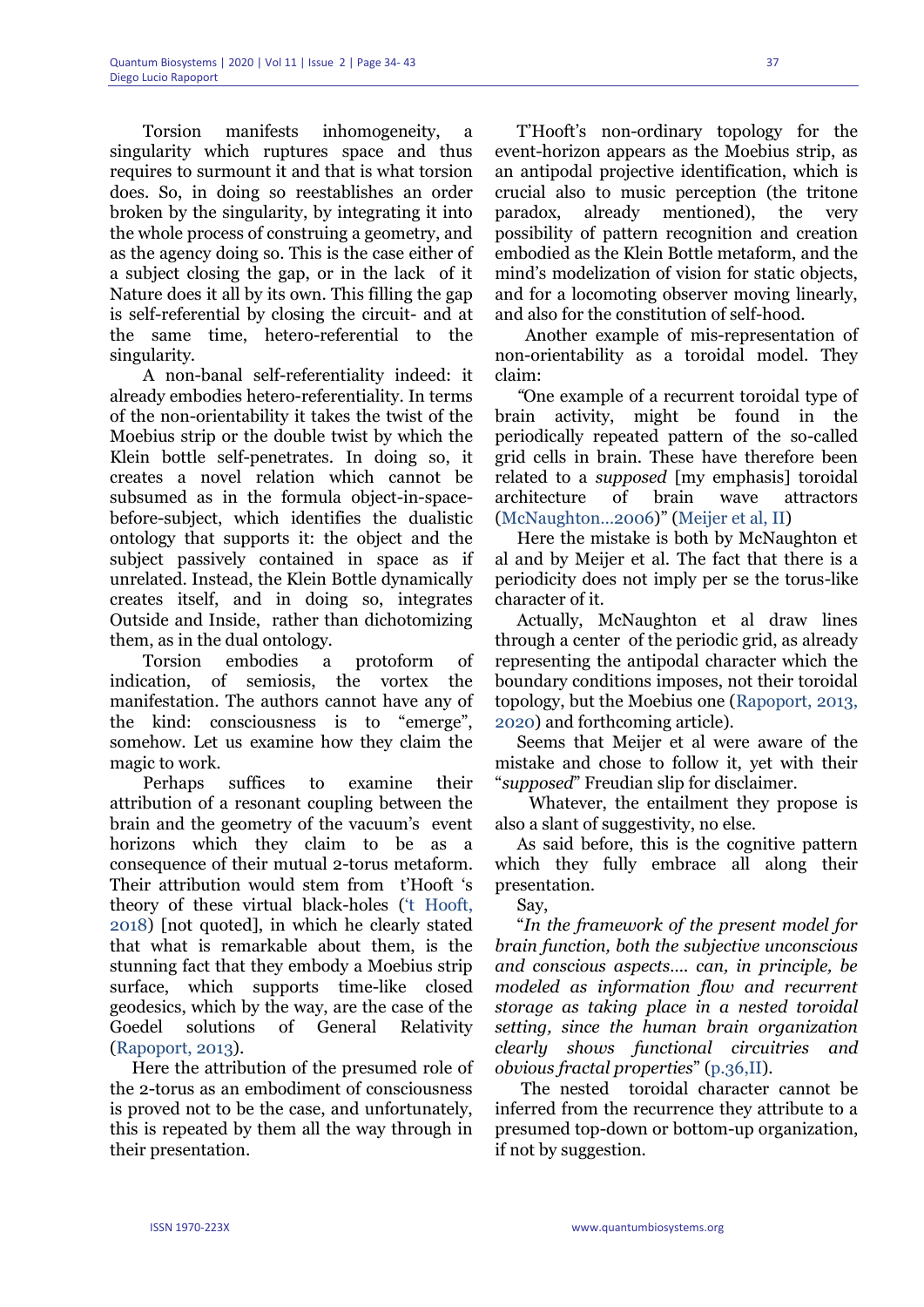That the brain anatomywise is a nested fractal structure does not exhaust its description, since the neural networking is crucial to its operation and organization (Guindolin, 2011), and thus the topological studies of the brain connectome.

Yet, let us proceed to the neurosciences and cybernetics. As already McCulloch noted shortly after his pioneering work with Pitts on neural networks which established the digital computational modeling of the brain, the presently acknowledged fact is the operation of feed forward process on the upper brain sectors that connect the primary cortex with the higher ones. He conceived of them as an embodiment not of hierarchical connection recurrent firstorder cybernetics, but an heterarchy, by which the neural architecture abandons the 2-plane architecture, which was retaken by McCulloch's colleague Gotthard Gunther to propose supradual logics (Rapoport, 2016).

This was also discovered by Spencer-Brown in his calculus of indications, and retaken by Varela to formulate his dualistic theory of autopoiesis, by considering this reentrance in terms of extending the dual logic to include an Ouroboric third state, to immediately drop it down as a mere formalization.

Indeed, he hinted that this entailed in considering the Klein Bottle as the metaform of self-organization, but quickly dropped it, claiming that Gunther's urgence to consider supradual ontology, was "too difficult to understand". Thus, autopoiesis was laid to remain the dualistic paradigm of closed selforganization vis-a-vis the environment, by neglecting the latter, no contextualization, no adaptation, no learning, no eco-logic as an integration of self and alterity, no Klein Bottle at the ontological basis, to resume (Rapoport, 2016). So is the toroidal model of a closed purported self-organization. By the way, while anticipatory causality is the case of nonorientability, the toroid cannot hold if not as a banal impredicativity of circular form.

Actually, the self-referential nature of the brain organization rather than pointing out to a Matrushka-like nested dual organization, as Meijer et al claim, point out to a Klein Bottle "circular" cybernetics and still Hyper-Klein bottle higher order, due to the modularity-withplasticity nature of the brain's physiology and

architecture, not to mention the body/mind. Frequencies play wonders and monsters into this.

As Persinger proved, it takes a small magnetic field applied to specific parts of the brain to induce altered states of mind, even the experience of God or the state of all-as-oneness. So, no hierarchies at this, heterarchies, rather. Supraduality , all the way through.

So Meijer et al mention the brain connectome and its harmonics and its higher order dimension, and singularities.

Now, they refrain mentioning the Klein bottle topology of the primary visual and somatosensory systems, and they also refrain to mention that the harmonics that were discovered to be the case of the brain's fundamental functionality in the creation of patterns, requires a principle for both pattern formation and recognition.

This Klein Bottle unification of the objectual relation with the environment as recognition and the creation of patterns by the body/mind– which thus fuses the making of the world with the perception of it- is a manifestation of an ontology which integrates Outside and Inside dynamically. Nothing of the kind is embodied by the 2-torus.

To resume, the metaform for both pattern creation and recognition, without which there is no perception at all nor action as a unity of action and perception, is the Klein Bottle, all of which two of the authors had been informed about by this author, repeatedly (Appendices).

And the higher-dimension that have been elicited in the brain connectome are already the case of the Klein bottle itself, which due to the antipodal decomposition of signals, requires for building a unique percept out of a signal, to be removed by representing the Klein bottle by a standing wave in dimension 5 which unravels the 2 to 1 reading of the signals, not without leaving a paradoxical trace of the making (Rapoport 2013, Rapoport & Perez, 2018).

Remarkably, the authors also refrain on commenting that the Klein Bottle is the invariant structure of the phase of the receptive fields and their Gabor wavelet representation, which is recognized as the appropriate analytical form of them, and known to be the basis of holography, as Gabor himself developed.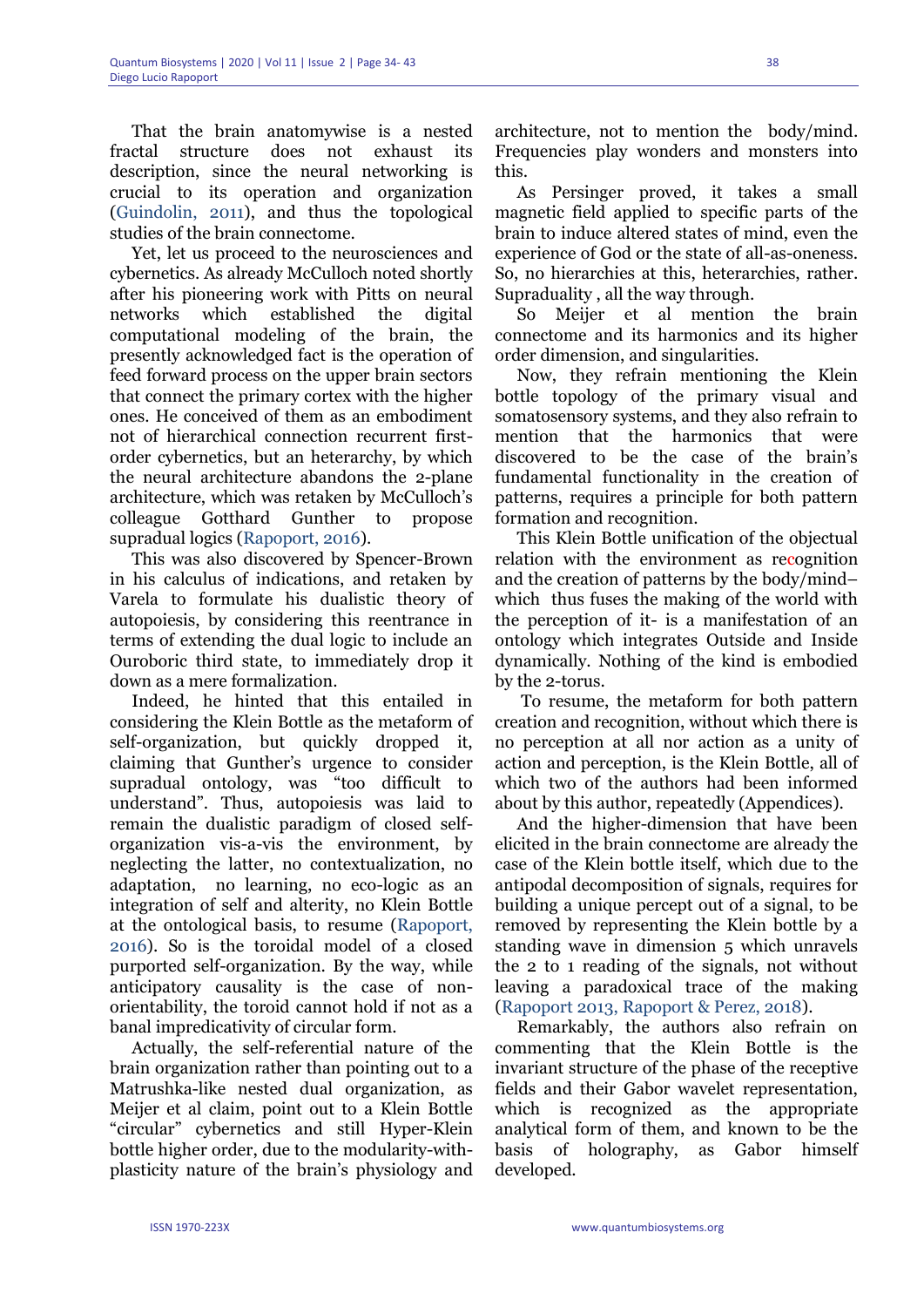So, where would their claim of holography come from?

In their trilogy, from the toroidal form of the black-hole event horizon, which 't Hooft stated is non-orientable, would hold the holographic information. So, a no-go, in their settings.

If form and function are manifestations of an underlying principle, which they take for duality, then the case either is the 2-torus or the Moebius strip due to the singularity being looped around. 't Hooft showed the latter to be the case,

The mistakes and misrepresentations are not restricted to neurosciences and physics of black holes. For instance, they claim that the 720º symmetry of fermions is embodied by the 2 torus (fig.  $5$ , p.  $17$ , I).

They cannot be more mistaken. There is no 720º symmetry on the 2-torus, while it is the very architecture of the Moebius strip and Klein Bottle: two complete turns along a longitudinal path to return to the identity, thus the 2:1 and 1:1 harmonics of them, as embodied, as already said, rather than their attribution of harmonics to the 2-torus.

At this point, this author cannot refrain of commenting whether the authors are aware of their making of a case of what is not and erasing all information that actually makes evident their construction untenable, or are simply inertial to their dualistic undertaking, and the latter is an unconscious obliteration of what they reject.

The latter, after all, has been the hegemonic cognitive pattern after Plato's rejection of the inherent supraduality of the conception of Parmenides, the founder of Greek philosophy and science (Kingsley, 1999).

It was subsequently adopted as the mainstay conception of the Western world, though with the brief respite thanks to Bishop Cusanus with his Coincidentia Oppositorum principle, with which Jung identified the psyche, Hegel's dialectics, and the hidden practice of alchemy, say, by the founders of the Royal Society, Isaac Newton, for one, yet which was not incorporated into their science. The Orient did not fall to it, as the doctrine of the Dao, Nagarjuna's Middle Way, or still Zen Buddhism did their own.

Thus the "simulacrum" that this author, has felt, most unfortunately, obliged to qualify their work with, appears as very much appropriate.

That dualism is the case, is also placed in evidence with their comment:

"It follows that also galaxies, suns, planets and likely the entire universe and even life systems are also to be regarded as toroidal organized information fields each projecting digital information on their respective event horizons. According to classical information theory, information always arises through *interactions of wave-particles* and entropy of information represents the *potentia*l to ask yes/no questions in such an event with regard to a particle system ... According to these concepts, information is in fact the sum of *expected* information obtained from such yes/no questions" (p.33, II).

Several comments are in order.

First: that information fields would project digital information is an attribution of digitality which does not correspond to information fields in any of the meanings that science contemplates, other than Shannon's classical information theory.

One can only wonder how could the latter be invoked to be the case: In a world of quantum physics and consciousness where supraduality is the case for both the digitality rather than an a-priori is derived from supraduality as coexistent with an information associated to continuity cooperating with singularities. Remarkably, the authors have been unable to realise that quantum entanglement is a manifestation of supraduality: that duality is not the case, as argued in (Jaeger, 2008), which clearly states the inapplicability of classical dual logic and classical information theory to quantum mechanics.

Would they still insist on bringing classical "information" as associated to a conscious subject, Shannon's conception fails completely due to the lack of contextuality and inhomogeneity (Bateson's notion of information arising as differences producing differences).

Thus, it bears a complete disregard for meaning and interpretation, ultimately, semiosis, which as we said is all about supraduality. Semiosis is erased in the author's dualistic physicalist reductionism.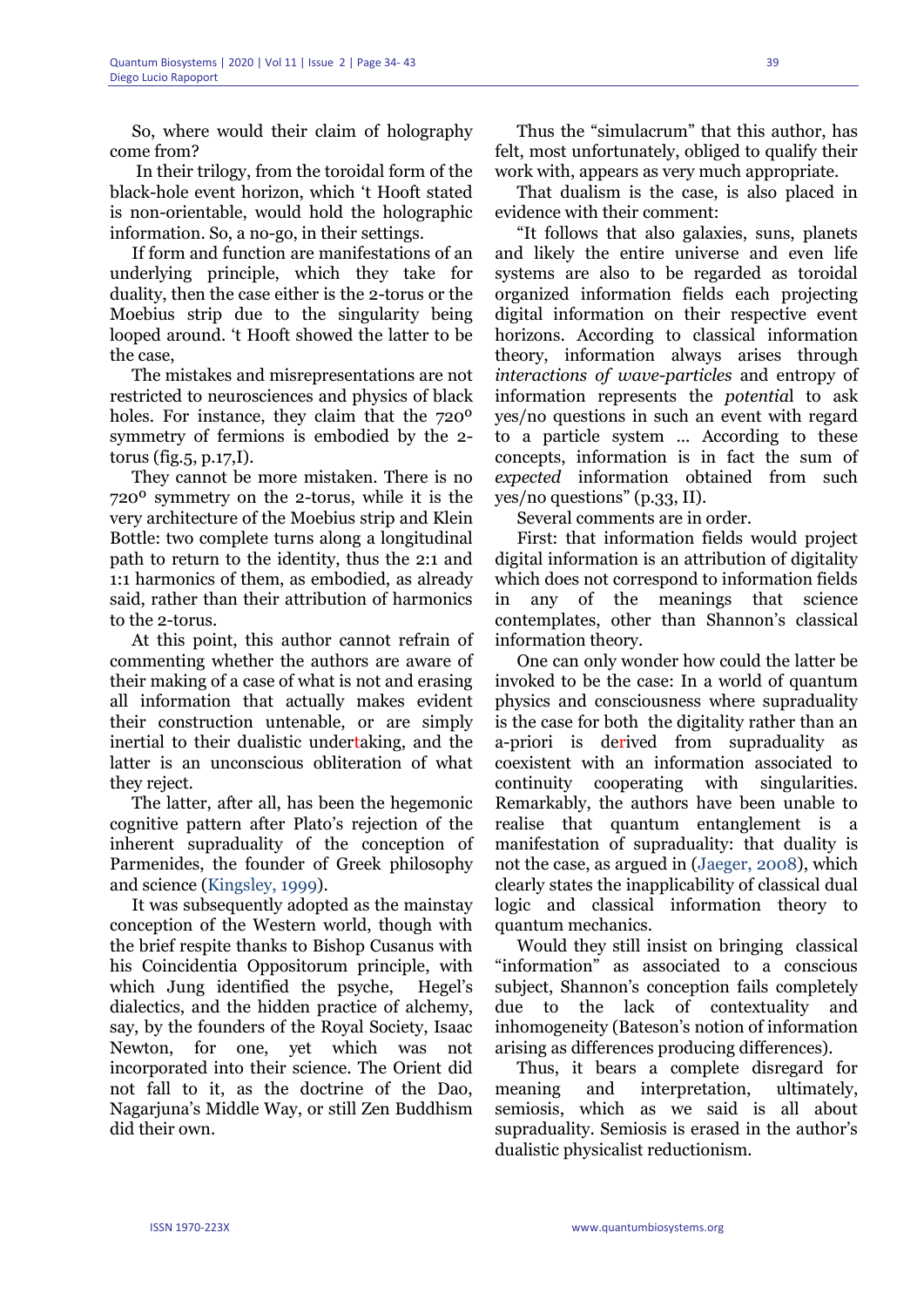They can only bringing it back by attribution. Furthermore, morphogenesis cannot be ascribed to Shannon's information since due to its lack of inhomogeneity, it cannot stand for a morphogeneric field. So their whole ascription of information fields to a 2-torus topological theory, is another major incoherence of their theory. More of this below.

They mistakenly conflated digital with dual ontology promoted to information ontology, Wheeler's 'it from bit' (Floridi, 2011).

Not only there is no place for consciousness: neither there is for morphogenesis, in their theory. However, digitality is proper to the Klein Bottle, jointly with continuity

Remarkably the authors mentioned Kozyrev's work on information fields supporting "circular" causation at an astronomical level, they refrained to inform the reader that he had identified them as a torsion field, though of a kind unknown.

Simon Shnoll, also identified informational fields as supporting the palindromic shapes of the histograms of random experiments, according to the temporal cycles of the Earth-Palindromes are natural embodiments of Moebius strips or 2-torii, as well, but as in the case of geophysical morphology of the surface of Earth, in terms of the same cycles that Sholl considered, the former is the case, not the torus (Rapoport, 2013, 2016).

Again the Concidentia Oppositorum displayed in geophysical configuration shows this to be the case. The authors, chose to neglect this.

So, let us try to identify their "information fields" afresh, as if torsion and non-orientability would not be the case.

To start with: Quantum Information theory, which the authors do not mention.

The fundamental operator in this theory is the Hadamard Gate, the matrix representation of the Klein Bottle, which though has a digital coding embodied, it is as the four-state character of it: Outside-Outside, Inside-Inside, and the in-betweeness, Inside-Outside and Outside-Inside, so that it embodies both continuous analogic information with digital one, which is the key to the genome (Rapoport, 2016III).

Consider next the possibility of Information Theory as an upspring of Bayesian inferential statistics, for another paradigm, which they ignore. There the yes-no epistemology is acknowledged to be a possible simplification of a supradual ontology, but associated to continuous probabilities, so indeed it is an epistemology.

So again, it is digitality superposed with analogics, but Quantum Cognition rectifies this, as we discuss below

Remarkably, as quantum effects are supposed to be the case at the black-hole event horizon, is it remarkable that much of theoretical physics is deducible from this, the so-called Fisher Information Geometry, even Quantum Mechanics. Particularly, the Fisher metric of statistics which provides the measure of proximity of the in-formational fields of inference, the logarithmic gradients of the probability distributions, is transformed into the Fubini-Study metric of the projective (pre)Hilbert structure of this theory (Carroll).

The decision in terms of yes/no decision which Meijer et al claim to operate in the relation between the brain and the eventhorizon, in terms of the Schrodinger equation for open -and also closed systems in configuration space-, is a torsion gradient field which produces the evolution of the system to a particular case: the so-called collapse of the quantum state (Rapoport, 2007).

To put it in other terms, the informational fields of statistical inference transform to the quantum field as the gradient torsion field on the Hilbert projective space.

But then, where the non-orientability of say the Moebius strip appears in the projective Hilbert space? Indeed, the temporal evolution of a quantum state traces a curve in this space, and due to the antipodal identification of the projectivity (a shift of the phase by 180º, again!) this evolution generates a Moebius strip. No-go. We give it a final try.

 We examine the decision process itself. Quantum cognition has stemmed from recognizing that belief and decision processes follow the rules for quantum mechanics upon introducing contextuality to probabilities, the so-called Vaxhjo interpretation of quantum mechanics.

It can be framed in terms of Clifford algebras where the idempotent e3 holds the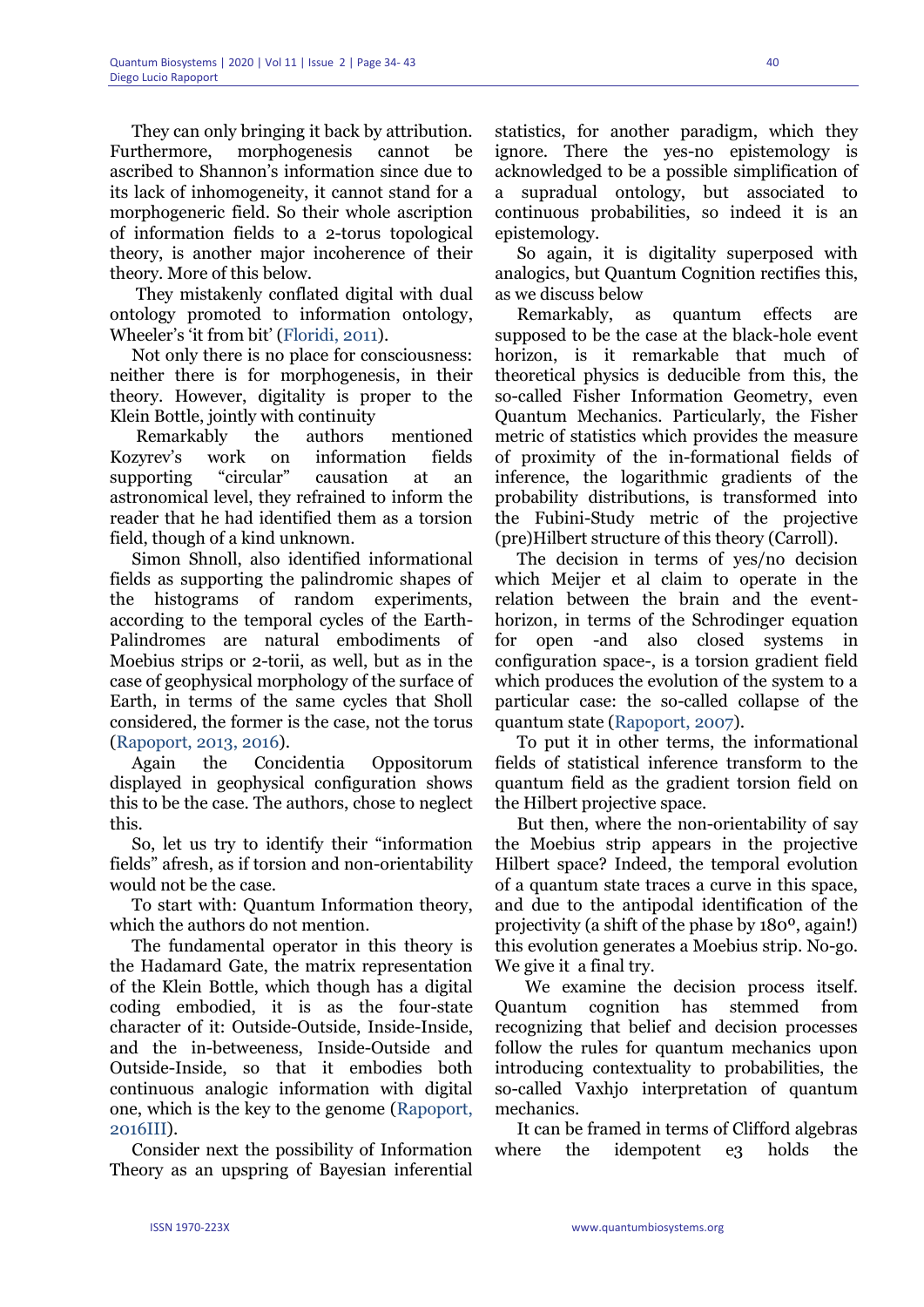superposition states as a logical operator (Conte, 2011).

It happens that is isomorphic to the torsion of cognitive space, behold by the two local orientations of the Klein Bottle, so that the decision process is tantamount to its unraveling to orientability. This is the "information" they mentioned as ascribed to holography on the event-horizon, which mistakenly they claimed a 2-torus.

Secondly, however, the brain does not function in terms of dual expectations. If the brain carries out inference at all, it is in terms of patterns which are so elusive and labile that their existence at all boils down to pattern recognition (Kalis, 2019), which as we said, stems from the Klein Bottle metaform. The Markov Blanket hypothesis which would mediate the brain inferential activity, with its four-state architecture in terms of the superposition of two categories, action and perception, for one, and accessible and inaccesible states for the other (Friston, 2010), can be naturally embodied by the 4-state Klein Bottle. So, again we run into confrontation with Meijer's et al "information" fields and dual logic, the former unidentified by them.

Thirdly: as already said, holography for the brain also ultimately rests on the coherent patterns of populations of neurons whose receptive fields can be represented by Gabor wavelets, and thus their Klein Bottle symmetry, which supports holography.

Already, the coherent neuronal patterns elicited by motoric action synchronize to produce both circular patterns ( the projection of the 2-torus) and the lemniscal 1d projection on a plane,  $\infty$ , of the Moebius strip and Klein bottle, the latter the gait patterns of animal loco-motion, on the solid ground, swimming in fluids, or aerial flight, and the topology of the mammal heart.

The authors do acknowledge "the vortical patterns of the attractors of neuronal, An attractor can also refer to a collection of states that will eventually attract neighboring states toward that collection. In such a manner selfawareness may be created through folding along vortex like fields" (p.37, II). However, they ignore all the previously stated and still chose only the simplest circular projection, that is associated to banal self-referentiality, as already argued.

Polyrhythmicity does elicit attractors with the 2-torus as the underlying phase space manifold (say, each of two frequencies producing one circular dimension) but the actual pattern that is elicited are the knots supported by Moebius strips (Avrin, 2012), as mentioned before, not the whole phase space. After all, attractors do not fill state-space; they confuse them.

 We return to their attribution of the toroid as the singular and further nested universal metaform of morphogenesis and causal organization, toroids inside toroids as a Matrushka doll. Would that be the case, then the Moebius strip standing at the center of the Milky Way seems to disprove their claim, mysteriously though. So is disproved this allegation upon considering that the universe is predominantly made of plasma structures, and viscous fluids, they do mention the former, and yet and what they visibly elicit and the authors say nil about, is that knotted and non-orientable configurations, already appear in the Sun with its plasma outbursts, or still the appearance of the Analemma as a binary star configuration , or still as a predominant geophysical structure on the surface of the Earth arising from the tidal interactions of the crust and the rest of the Solar System (Rapoport, 2013).

The Analemma pattern produced by the torsion rotation of the Earth's axis, in the annual circumsolar rotation, is the lemniscal projection of the Klein Bottle. The authors appear to be rebuked by the n-body planetary choreographies which elicit the same pattern, not to mention the knotted patterns of the choreography of the Sun and the major planets also arising from the projections of knotted dynamics of coupled non-linear oscillators on the 2-torus manifold for the phase space. To refute their claim, consider:

Viscous turbulent fluids obey the Navier-Stokes equations, the paradigmatic scaleindependent torsion in-formation field, from cosmology to body flows, disprove Meijer's contention of fractal nested toroids as the universal case: Instead, fractal hierarchical nested *helicity-cascade twisted* domains with *no definable orientability,* the exterior one twisting the interior ones, rather than toroids in which the higher-order just contains the smaller ones (Bürger, 2013). Back to music.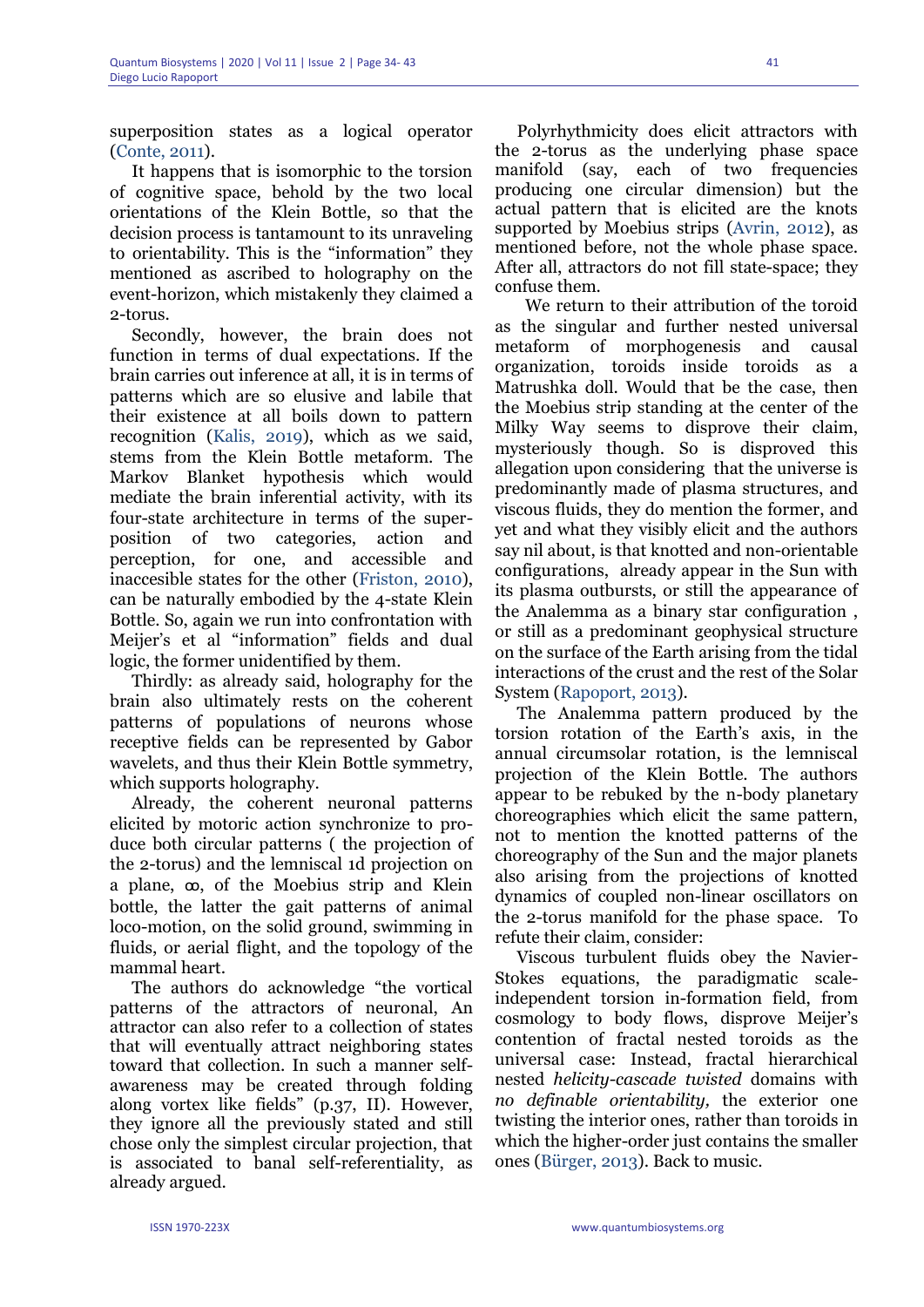Merrick's psychophysical theory of music and resonances as a universal principle, makes the case of dampening cooperating with harmonic resonance. The authors retake this refraining to comment that Merrick departs from recognizing the (Moebius strip) "circularity" of tonal space, and construes the whole theory in terms of the five-fold pentagonal symmetry, i.e. torsion and the Golden Mean, nor that is psychophysics. They are quite specific in only mentioning what does not question their model, altogether, as a predetermined chosen rule, it appears. For its embodiments as genomes, and the *supradual digital* biological codes see (Rapoport & Perez, 2018).

Space limitations, obliges to defer to a more elaborate presentation. Yet, final comments are in order. The Klein Bottle logophysics supports the notion that resonance is a fundamental supradual relationship in the unified making of the universe and subjectivity. What we do reject is 1) the claim that it is supported by a dualistic logo-physics, which the authors have forwarded with their 2-torus modelization, and 2) their manipulations of the relevant information, the distortions, omissions and the kind.

Knowing and making science is a social practice of learning and adaptation, a stance that the authors clearly do not share. Not my world.

## **Appendices**



Klei bottle logophysics, harmonics and Tonnetze.eml

Manuscript FOOP-D-18-00470 for review(1).eml

### **References**

list; more references therein below)

- Avrin J.S. (2012) On the taxonomy of Flattened Moebius Strips; *J. Knot Theory Ramif.*, *21*,. Ibid. Torus Knots Embodying Curvature &Torsion in Otherwise Featurless Continuum J. Knot Theory Ramif*.* 2011, *20*, 1723–1739.
- Bürger K. et al (2013) Vortices within vortices: hierarchical nature of vortex tubes in turbulence, arXiv:1210.3325. http://turbulence.pha.jhu.edu.
- Conte E. (2010) On the Logical Origins of Quantum Mechanics Demonstrated By Using Clifford Algebra: A Proof that Quantum Interference Arises in a Clifford Algebraic Formulation of Quantum Mechanics, Electronic Journal of Theoretical Physics 8(25):109-126.
- Günther G. (1965) Cybernetics and the Transition From Classical to Trans-Classical Logic. Illinois UnivComputer Laboratory Report 3.0. http://www.vordenker.de/ggphilosophy/gg\_bclreportno-30.pdf
- Günther G. (1967) Time, Timeless Logic and Selfreferential systems. Ann NY Acad Sc vol.138, Interdisc Perpectives of Time 396-406. DOI: 10.1111/j.1749-6632.1967.tb55000.x
- Guidolin D. et al (2016) Does a Self-Similarity Logic Shape the Organization of the Nervous System?. In: Di Ieva A. (eds) The Fractal Geometry of the Brain, Springer
- Dolce D. (2015) Unification of Relativistic & Quantum Mechanics from Elementary Cycles Theory, Electr. J of Theor Phys. Dec. DOI: 10.4399/97888548913193.
- Florid L. (2011) The Philosophy of Information, Springer
- Friston K. (2010). [The free-energy principle: a unified](http://www.fil.ion.ucl.ac.uk/~karl/The%20free-energy%20principle%20A%20unified%20brain%20theory.pdf)  [brain theory?](http://www.fil.ion.ucl.ac.uk/~karl/The%20free-energy%20principle%20A%20unified%20brain%20theory.pdf) Nat Rev Neurosci., 11 (2), 127–38.

Kalis A. (2019). No Intentions in the Brain: A Wittgensteinian Perspective on the Science of Intention. *Frontiers in psychology*, *10*, 946. https://doi.org/10.3389/fpsyg.2019.00946

- Kingsley P. (1999) In the Dark Places of Wisdom, The Golden Sufi Center, CA.
- Jaeger L. (2008) The Second Quantum Revolution From Entanglement to Quantum Computing and Other Super-Technologies, Springer
- Malpas J. (2007) Heidegger's Topology: Being, Place, World*.* MIT Press.
- McCulloch W.S. A heterarchy of values determined by the topology of nervous nets. Bull Math Biophys 1945, 7: 89-93.
- (N.B. due to space limitations we shall give a very b Meijer D., Jerman I., Melkhik A. and Sbitnev V. (2020) Consciousness in the Universe is Tuned by a Musical Master Code, Parts I, II & III, Quantum Biosystems, vol. 11, no1, Page 1- 137
	- Merrell, F. (1996) Signs Grow: Semiosis and Life Processes, Toronto Univer Press.
	- Merrick R. (2009). Interference Theoy: A grand scientific Musical Theory (USA)
	- Panksepp J. (1998). Affective neuroscience: the foundations of human and animal emotions. Oxford University Press, NY & Oxford.